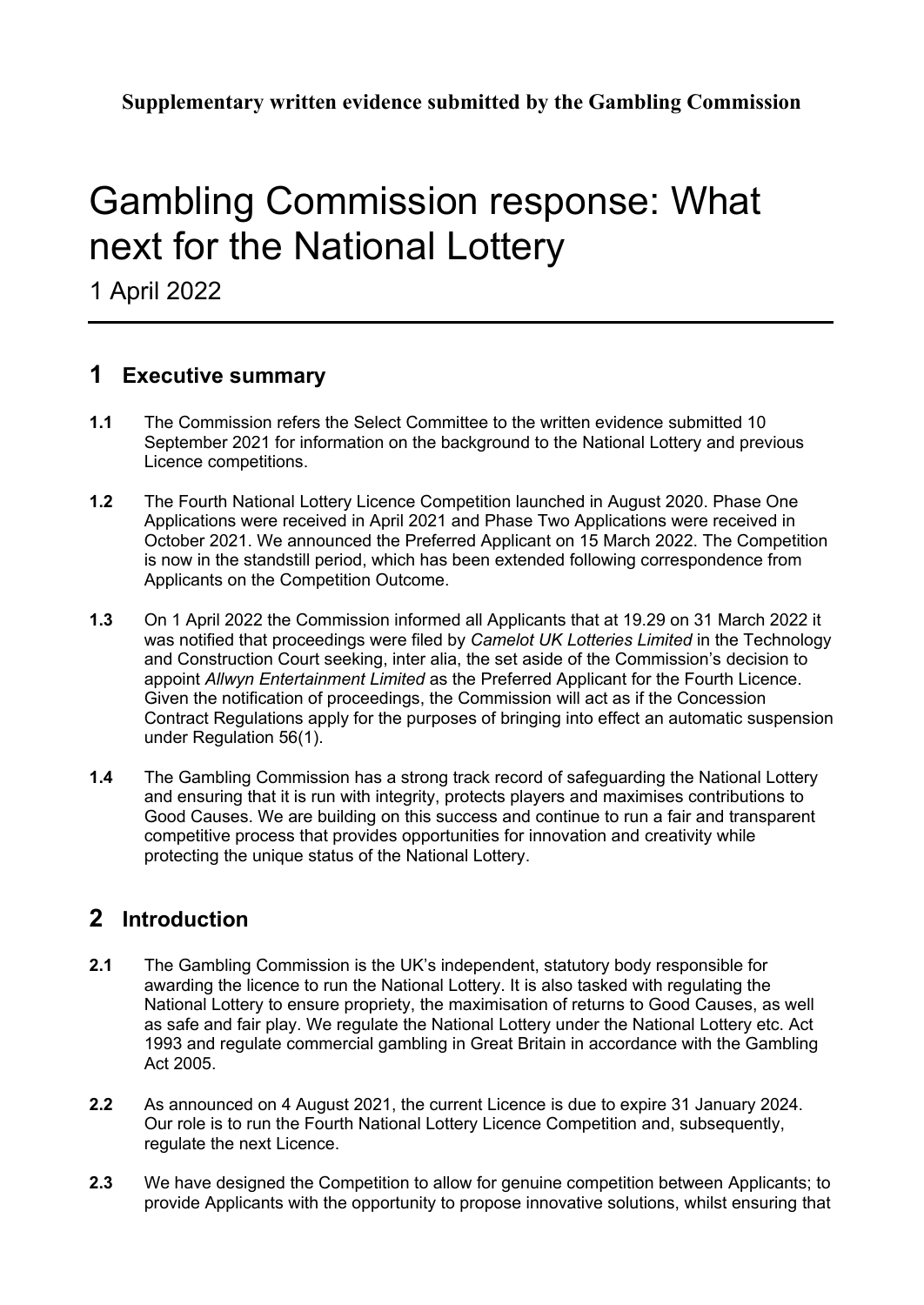the Commission's Statutory Duties are met; and to deliver significant social value through the National Lottery, in terms of Good Causes Contribution as well as wider social benefit.

**2.4** Given the current status per 1.2 above, our responses are essentially based on a collation of relevant information already in the public domain.

#### **Fourth Licence background**

- **2.5** The regulatory and market environment for the National Lottery has evolved since 2009, when the Third Licence was awarded. The Gambling Commission now takes, in line with best practice, an outcomes-based approach to regulation. There have also been significant changes in the market, for instance, through the increasing dominance and rapid evolution of technology-based products. The Gambling Commission engaged with DCMS and other stakeholders, undertook extensive research and incorporated recommendations from the Public Accounts Committee to develop a new Licence that will meet our Statutory Duties, the Government's objectives, and (we trust) public expectation in the evolved environment.
- **2.6** There will be changes to how the National Lottery is licensed and regulated under the Fourth Licence, bringing it into line with the Gambling Commission's commitment to be an evidence-led, risk-based and outcomes-focused regulator (see Annex A and D for more information on how this has been developed). The Fourth Licence has been designed to enable the next Licensee to continually adapt its operations to meet the needs of players in 2024 and beyond, while at all points requiring any development to be carried out in a safe and responsible way.
- **2.7** The Licensee will be held fully accountable for protecting players. Through the Competition process, the Successful Applicant will have demonstrated high standards of player protection, commensurate to its Games offering, including on prevention of underage or excessive play, and we will hold them accountable for their commitments during the Fourth Licence Term. We will retain strong enforcement powers and will use them, if necessary.
- **2.8** Key changes in the Fourth Licence include:
	- **i. Focusing on outcomes**: Under the outcomes-focused regulatory model, the Commission will be less involved in day-to-day operations of the National Lottery, such as approving processes, or reviewing the Licensee's commercial decisions. Instead, the Licensee will take on greater responsibility for compliance with its obligations. The Commission will continue to monitor performance and react if, and when, there are concerns that the Licensee is failing to meet the terms of its Licence. The proposed regulatory model is based on learnings from the Third Licence, as well as wider regulatory best practice. This includes, for example, the Cabinet Office's Regulatory Futures Review, which recommended that, where possible, regulators adopt an outcomes-focused approach.
	- **ii. An updated Incentive Mechanism**: A new Incentive Mechanism will ensure the Licensee's incentives and delivery are closely aligned with contributions to Good Causes.
	- **iii. Protecting the Brand**: Recognising that the National Lottery is a national asset, the Licensee will be required to do everything it can to safeguard and promote the reputation of the National Lottery, as well as the value, integrity and strength of the National Lottery Brand.
	- **iv. A fixed 10-year Licence**: A fixed term means that the Licensee has a clear period for investment planning.

#### **Competition background and Outcome**

**2.9** In November 2018, the Commission formally commenced the market engagement phase of the programme. Throughout the following 18 months, we spoke to businesses and investors from many different sectors, such as communications and media, to hear the best and most innovative ideas to take the National Lottery forward in the next stage of its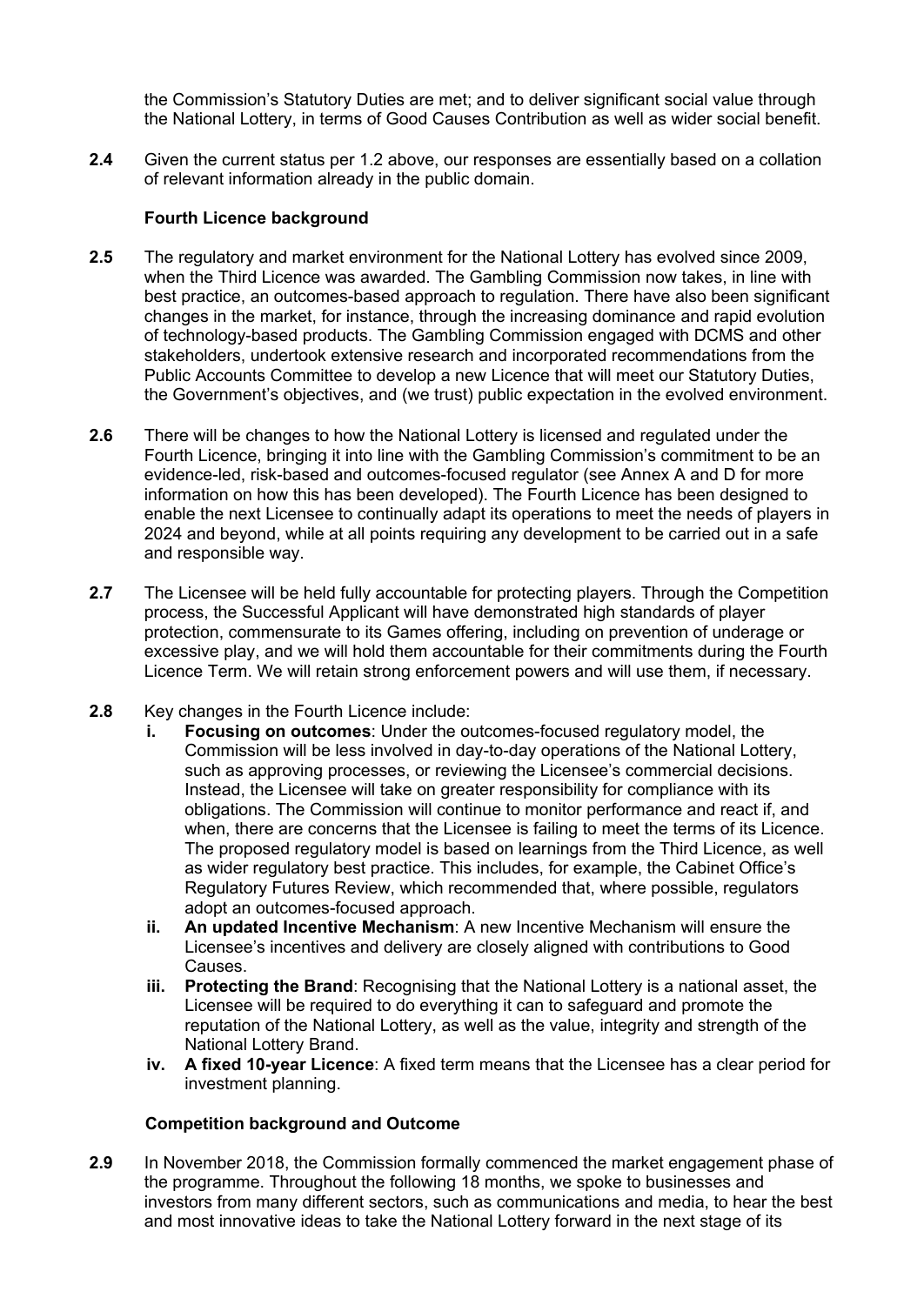journey. Furthermore, we conducted research into overseas lottery markets to learn what opportunities could be harnessed in the design of the Fourth Licence.

- **2.10** A large portion of the Competition took place amidst the Covid-19 global pandemic, an issue which has posed challenges for all organisations, both within the public and private spheres. During this period of high uncertainty, we took every step to ensure a fair, open and robust competition for all Applicants. For example, we used Microsoft Teams meetings with all Applicants for any clarification meetings to ensure equal treatment for all.
- **2.11** The Third National Lottery Licence permits two six-month extensions to the Licence. Since launching the Competition, we have utilised both provisions to accommodate necessary changes to the Competition timeline:
	- **i. May 2020**: Having considered the market's feedback on the challenges posed by the Covid-19 global pandemic, we decided to delay the launch of the Competition by three months. To facilitate these changes, and ensure a smooth transition, we also added three months to the transition period and, subsequently, extended the Third National Lottery Licence by six months. During this period of high uncertainty, the extended timetable was designed to enable potential Applicants to make adequate preparations for a fair, open and robust Competition.
	- **ii. August 2021**: We extended the timeline for Phase Two of the Competition, following representations from Applicants and experience from Phase One. The amended timeline saw four weeks added to the Phase Two Application stage and a further six weeks for evaluation. These changes provided an opportunity for Applicants to further refine their proposals and for the Commission to evaluate. To facilitate these changes, and ensure a smooth transition, we extended the Third National Lottery Licence by a further six months. Applicants and the current operator were notified of this.
- **2.12** Despite these challenges, interest in the Competition, and the Fourth Licence, remained encouraging throughout the process.
- **2.13** The Competition was divided into two stages: the initial Selection Questionnaire (SQ) Stage (SQ Stage) and the subsequent Invitation to Apply (ITA) Stage (ITA Stage), which was further divided into two distinct phases (Phase One and Phase Two).
- **2.14** A draft-version Invitation to Apply (ITA), Fourth Licence, and accompanying documents were made available to the market in December 2019. This was the final full phase of market engagement and an opportunity for interested parties to provide feedback on the draft documentation.
- **2.15** The Selection Questionnaire (SQ) was issued to potential Applicants on 28 August 2020, marking the launch of Competition. The SQ assessed whether, at that stage of the Competition, the proposed Licensee possessed the relevant professional and technical capacity and capability, as well as the financial and economic standing, to run an operation of the scale and complexity as the National Lottery. The Commission received seven responses, which it reviewed. Five Applicants were successful at SQ stage and were subject to Fit and Proper Checks, to further ascertain their suitability. They also received the final ITA, including the Licence, and supporting Competition documents.
- **2.16** On 4 February 2021, during the Applicant Game Feedback process<sup>1</sup> (prior to the Phase One submission deadline), the Commission was notified by one Applicant of their intention to withdraw from the Competition. They indicated that they would no longer participate directly in the Competition in the capacity of an Applicant, as they intended to partner as a Key Subcontractor to another Applicant.

<sup>1</sup> This process reviewed Game proposals submitted by Applicants during the Competition to identify potential areas of contention and provided feedback to Applicants prior to them submitting their proposals.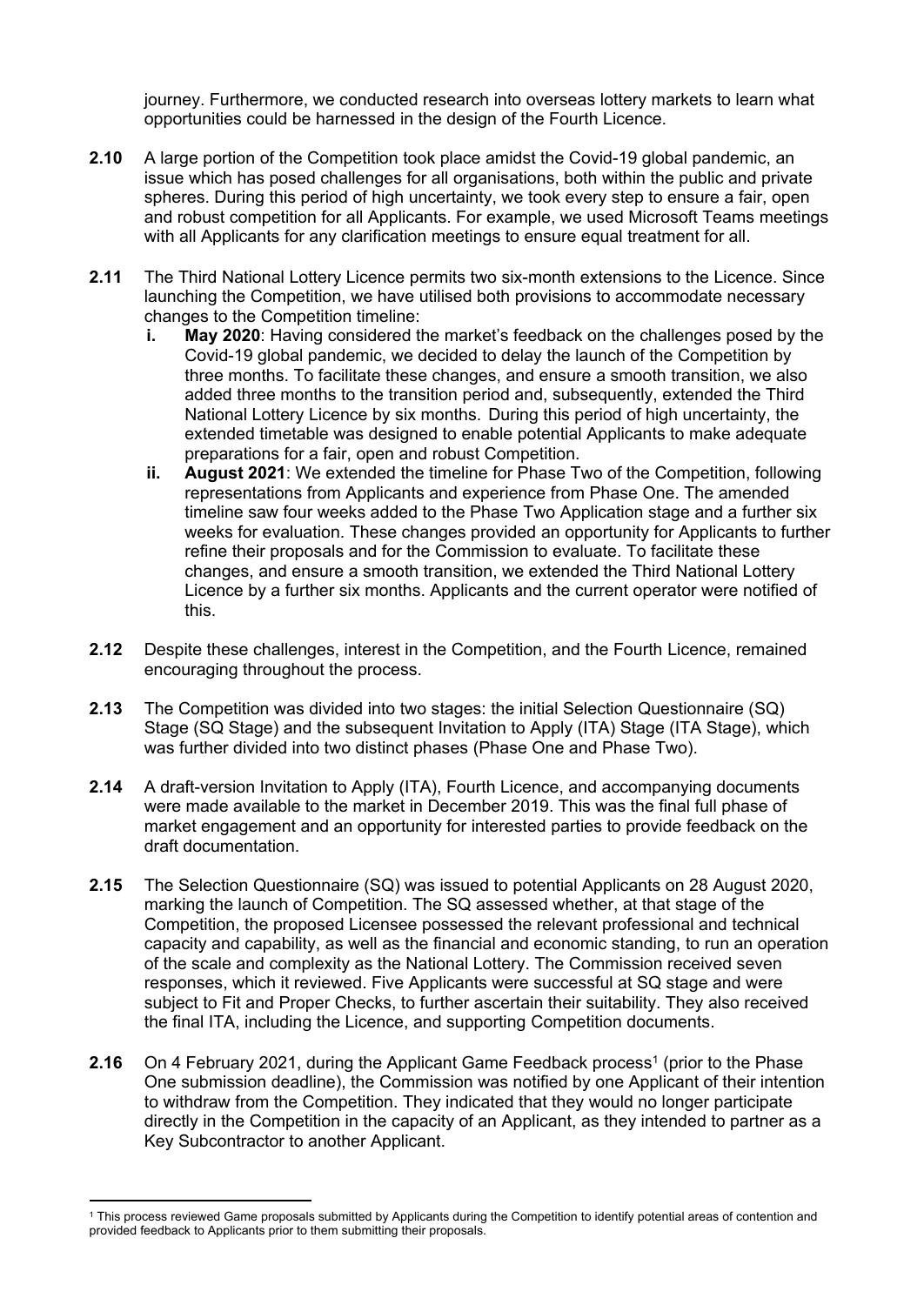- **2.17** The ITA set out the National Lottery opportunity, together with the process and requirements associated with submitting an Application, and information as to how Applicants are to be evaluated. It was split into Phase One and Phase Two. A phased approach, with no Applicants being removed from the competition at Phase One, was selected to provide Applicants the opportunity to obtain feedback on the strengths and weaknesses of their Application, and areas for improvement, ahead of submitting their final Application at Phase Two.
- **2.18** After Phase One, all four Applicants who had submitted Applications received written feedback from the Commission<sup>2</sup>, which was intended to give them an opportunity to address any apparent omissions, ambiguities or risks identified by the Commission prior to submitting their final Phase Two Applications. No scores were given at Phase One and there was no down select<sup>3</sup> of Applicants. All Applicants attended meetings with the Commission to clarify any aspects of the feedback.
- **2.19** Phase Two Applications were received from four Applicants by the 15 October 2021 deadline and all Applicants took advantage of the Commission's offer to present their Applications to the Commission in person.
- **2.20** Propriety, Protecting Participants' Interests and Financial Strength were evaluated using Pass/Fail Criteria and both the Preferred Applicant and Reserve Applicant met all of the relevant 'pass' criteria. The other three areas (Licensee's Proportion of Surplus; Good Causes Contribution; and Business Plan) combined to form the Total Score, using a relative scoring mechanism. Licensee's Proportion of Surplus accounts for 15% of the Total score and Good Causes Contribution and Business Plan Areas are scored in conjunction with each other and account for the remaining 85% of the Total Score.
- **2.21** From an evaluation perspective, these three areas are interlinked because how an Applicant proposes to operate the Lottery, as set out in its Business Plan, has a bearing on how much income it expects to generate and how much cost it will incur, which in turn impacts on the proportion of the surplus<sup>4</sup> that it proposes to retain (to cover its costs) and the proportion that is expected to contribute to Good Causes. Under the Fourth Licence Incentive Mechanism, the Good Causes Contribution will be dependent on the Surplus generated by the operation of the National Lottery. This differs from the Third Licence, where the majority of proceeds to Good Causes were directly dependent on sales only.
- **2.22** As set out in Section 8.6.2 of the ITA, "*Solution Risk Factor (SRF) was used to address the impact of cross-cutting aspects of an Applicant's Business Plan. The SRF enables the Commission to give consideration to interactions between different aspects of the Business Plan and to any issue which arises from one or more of the five separate areas of the Business Plan assessment (Transition, Branding, Portfolio, Channels, Operations) where, irrespective of the level of risk that issue presents in any single area, that issue gives rise to incremental risk when considered in the context of two or more individual areas (a 'solutionlevel' risk)*."
- **2.23** Business Plan Evaluators considered risks raised during evaluation of their respective areas, and those provided by Applicants in their Risk Registers. Following consideration of whether these risks fall into the solution risk areas, the Commission is satisfied that all potential SRF risks have been adequately addressed in individual Business Plan Areas across all Applicants, and do not give rise to further risk when considered in the context of two or more individual areas (a 'solution-level' risk). Therefore, the application of SRF is not

<sup>2</sup> Phase One submissions were received 16 April, feedback was provided 16 July simultaneously to all Applicants.

<sup>&</sup>lt;sup>3</sup> At Phase One, the Commission's intention was to provide feedback on proposals so that all Applicants had the opportunity to address such feedback for their Phase Two (final) submissions. Therefore, all Applicants were invited to continue to Phase Two regardless of the amount, or nature, of the feedback on their proposals at Phase One.

<sup>4</sup> Under the Fourth Licence Incentive Mechanism, there are categories of costs which are excluded from the calculation of the Surplus (and therefore borne solely by the Licensee and not shared with Good Causes). Allowable costs are those costs which are shared through the Surplus.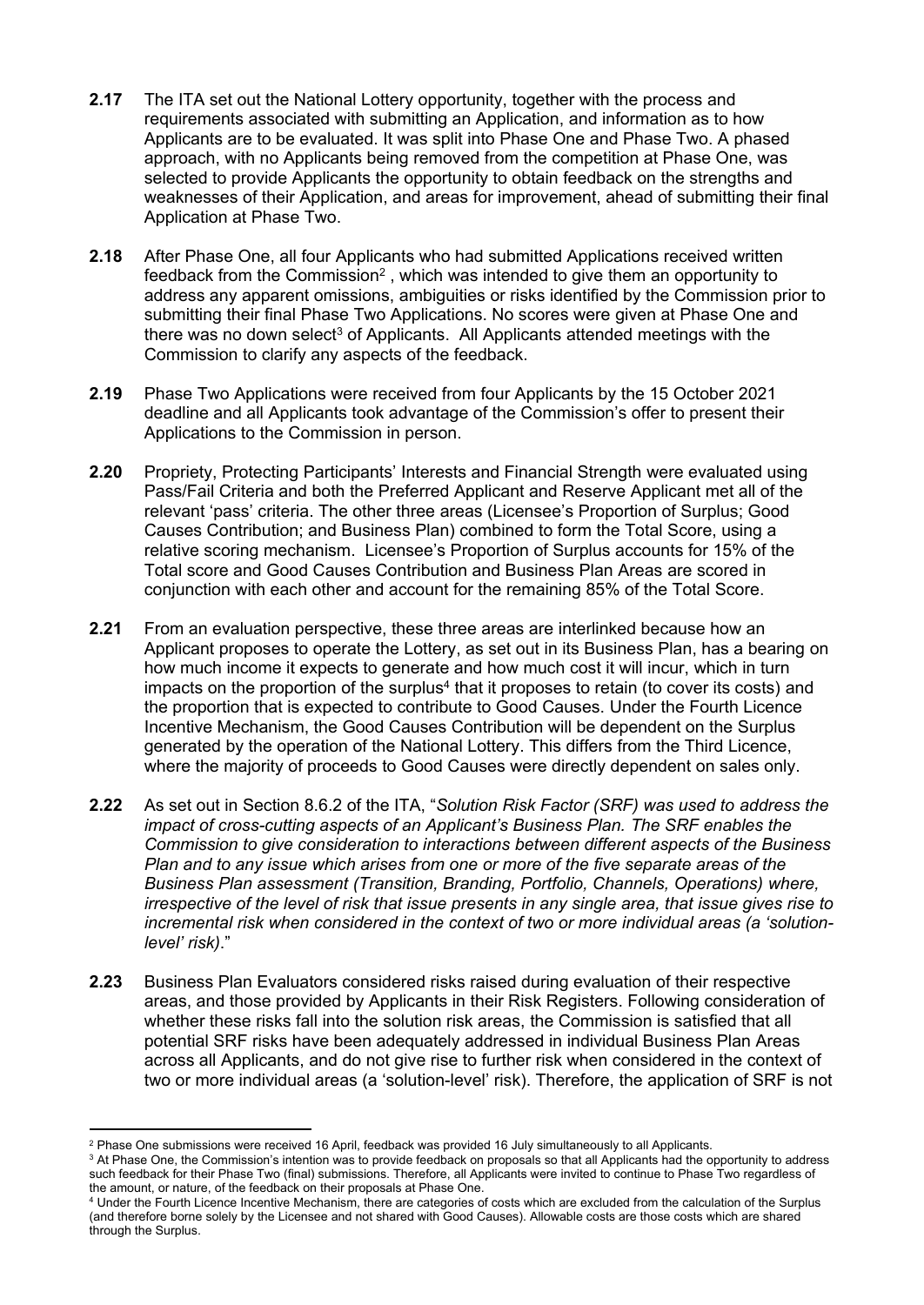applicable to the evaluation of any Applicant's Business Plan Area and a SRF of 0% has been applied for the purposes of score calculation.

- **2.24** In practice, the Total Business Plan Mark (following the application of the SRF) represents only one component of the Total Score and to determine the Competition outcome it is necessary to also take into account the other components, being Proposed Good Causes Contribution and Proposed Licensee's Proportion of Surplus. Accordingly, it does not follow that the Applicant which performs the best in the Business Plan Areas will necessarily be the Preferred Applicant.
- **2.25** So long as an Applicant passes the minimum Business Plan Mark thresholds (which both the Preferred Applicant and Reserve Applicant have done for all Business Plan Areas), it can have a lower Total Business Plan Mark than another Applicant but have a higher Business Plan and Good Causes Contribution Score and a higher Total Score depending on its relative score for Licensee's Proportion of Surplus and Good Causes Contribution.
- **2.26** Phase One Applications have been reviewed and Phase Two Applications have been evaluated in accordance with the ITA and subsequent ITA updates communicated to Applicants via Applicant Notes and responses to Applicants' Clarification Questions; all of which clearly set out what information should be provided in Applications and how Applications would be evaluated by the Commission.
- **2.27** Following the completion of Phase Two, the outcome of the ITA evaluation *ranked Allwyn Entertainment Limited* as the proposed Preferred Applicant and *Camelot UK Lotteries Limited* as the proposed Reserve Applicant.

### **3 How effectively has the fourth National Lottery licence competition fulfilled the Gambling Commission's objectives?**

- **3.1** The Competition related strategic objectives are summarised as follows, with supporting the Commission's commercial objectives (as set out in Annex B):
	- o Ensuring high standards of propriety
	- o Delivering a strong focus on Participant protection
	- o Maximising Good Causes Contributions
	- $\circ$  Shaping a robust and fair competition that delivers an 'outcomes-based' licensing regime
	- o Growing the value of the National Lottery as a public asset
	- $\circ$  Delivering a transition that is well planned and without disruption to the National **Lottery**

#### **Ensuring high standards of propriety**

- **3.2** In line with its Statutory Duties, the Commission has continued to ensure high standards of propriety. The Commission designed the ITA evaluation so that propriety responses were evaluated on a Pass/Fail basis to ensure high standards, with clear requirements that Applicants were required to meet to receive a pass. Failure to pass the Pass/Fail criteria in propriety would result in that Applicant failing the Competition. In determining the Pass/Fail outcome for each Applicant, the Commission considered its entire Application, and not just the specific response section for propriety. All Applicants demonstrated to the Commission's satisfaction that they met all the relevant Pass/Fail criteria for propriety.
- **3.3** A requirement of the Competition was that Fit and Proper checks were performed to confirm that certain specified categories of person, who benefit from, or are involved in the management or activities of, the Lottery are Fit and Proper. While Fit and Proper checks are designed to ensure the Commission complies with its Statutory Duty relating to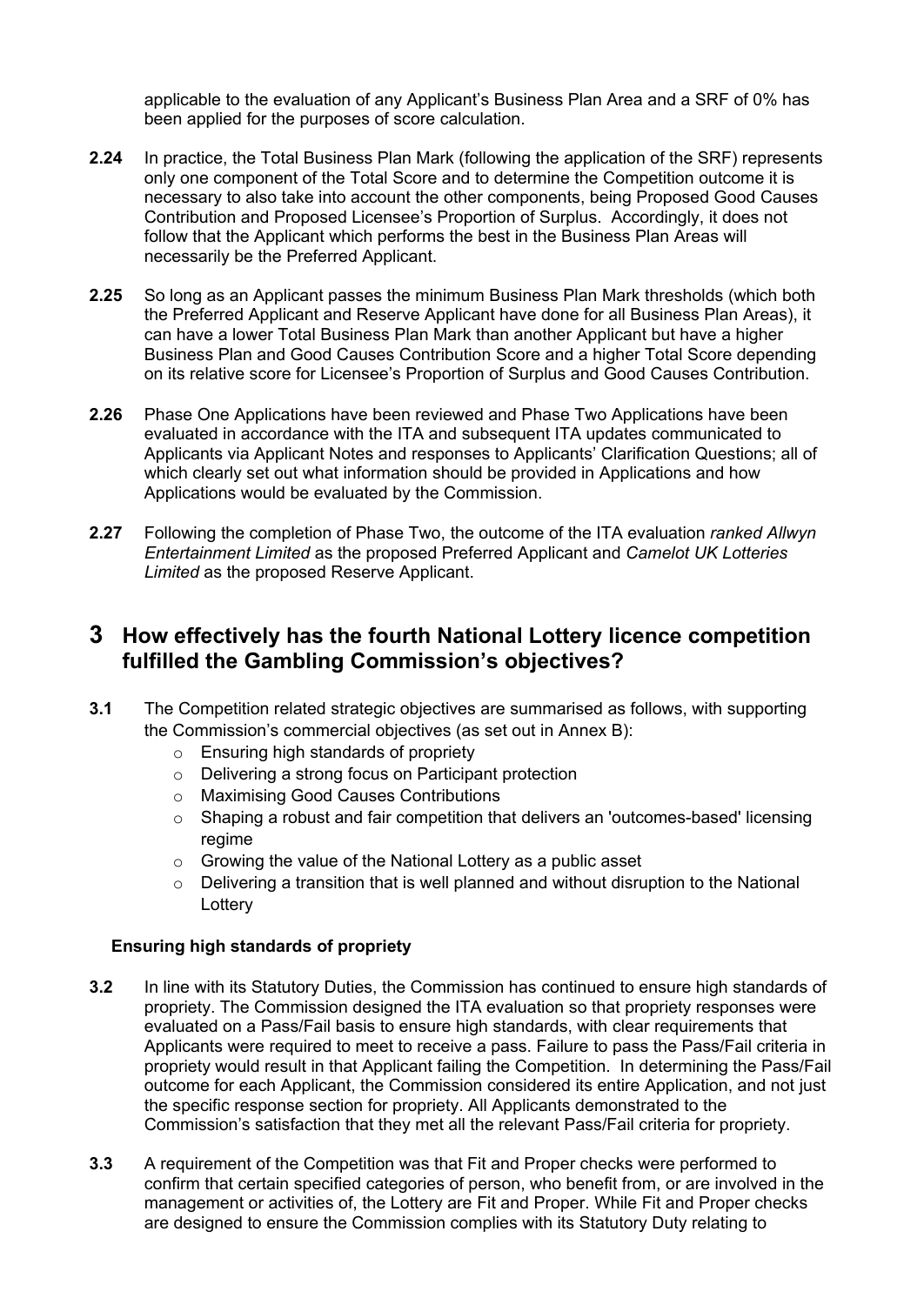propriety, these checks did not form part of the ITA evaluation process but have been run in parallel with the Competition by the Commission's Licensing Team. This process will continue through the Implementation Period and the Licence Term so that the Commission can be satisfied that the Licensee will be Fit and Proper at the point of granting, and throughout, the Fourth Licence. Based on the information supplied, all four Applicants are considered to be Fit and Proper at this point in time. Recognising our role as a responsible regulator we are also satisfied that no Application is impacted by sanctions related to the conflict in Ukraine.

**3.4** As part of the Competition, the Commission has also contacted regulators from jurisdictions in which Applicants and/or their parent companies/related group members have lottery or gambling operations in order to validate the self-declarations made by Applicants against the exclusion criteria set out in the SQ, the requirements of the ITA and requirements arising from the Commission's Statutory Duties. This process is separate from the Fit and Proper checks and focused on whether Applicants were in breach of their operating licence for lotteries they operate.

#### **Delivering a strong focus on Participant protection**

**3.5** The Commission also ensured a strong focus on Participant protection through the design of ITA evaluation so that protecting Participants' interests responses were evaluated on a Pass/Fail basis. This ensured high standards and clear requirements for Applicants to meet in order to receive a pass. As above, failure to pass the Pass/Fail criteria in protecting Participants' interests would result in that Applicant failing the Competition. In determining the Pass/Fail outcome for each Applicant, the Commission considered its entire Application, and not just the specific response section for protecting Participants' interests. Two of the Applicants failed to demonstrate to the Commission's satisfaction that they met all the relevant Pass/Fail criteria for protecting Participants' interests.

#### **Maximising Good Causes Contributions**

- **3.6** The Commission has designed the evaluation approach to "*identify the Applicant that delivers the highest credible and deliverable Good Causes Contribution for the Fourth Licence whilst first ensuring support for the Commission's Statutory Duties of propriety and protecting Participants' interests*" 5 . This has been achieved through healthy competition and a new Incentive Mechanism. The proposed Preferred Applicant's proposed Good Causes Contribution is higher than the Commission's initial forecasts for the Fourth Licence Competition.
- **3.7** As part of the evaluation criteria for each Business Plan Area, the evaluators modulated the Business Plan scores to reflect the confidence that they had in the financial projections submitted by the Applicant as a means of assessing the credibility and deliverability. If the evaluators did not consider the Business Plan to be credible or deliverable in any particular aspects, then the score for that Business Area was reduced to reflect those concerns.

#### **Shaping a robust and fair competition that delivers an 'outcomes-based' licensing regime**

**3.8** As well as taking into consideration broader market views, the Competition design adopted best practice principles of Public Sector competitions<sup>6</sup> and is consistent with the Concession Contract Regulations 2016<sup>7</sup> . It is expected that these elements contribute to

<sup>5</sup> As per Section 7 of the ITA

<sup>&</sup>lt;sup>6</sup> The Commission consulted Cabinet Office Guidance including Procurement Policy Notes, feedback from Infrastructure Projects

Authority findings, Government Commercial Function publications such as the Sourcing Playbook, in determining best practice. <sup>7</sup> Where the Concession Contract Regulations 2016 are silent on any particular matter, the Commission has had regard, by analogy, to the position under the Public Contract Regulations 2015 and any relevant case law.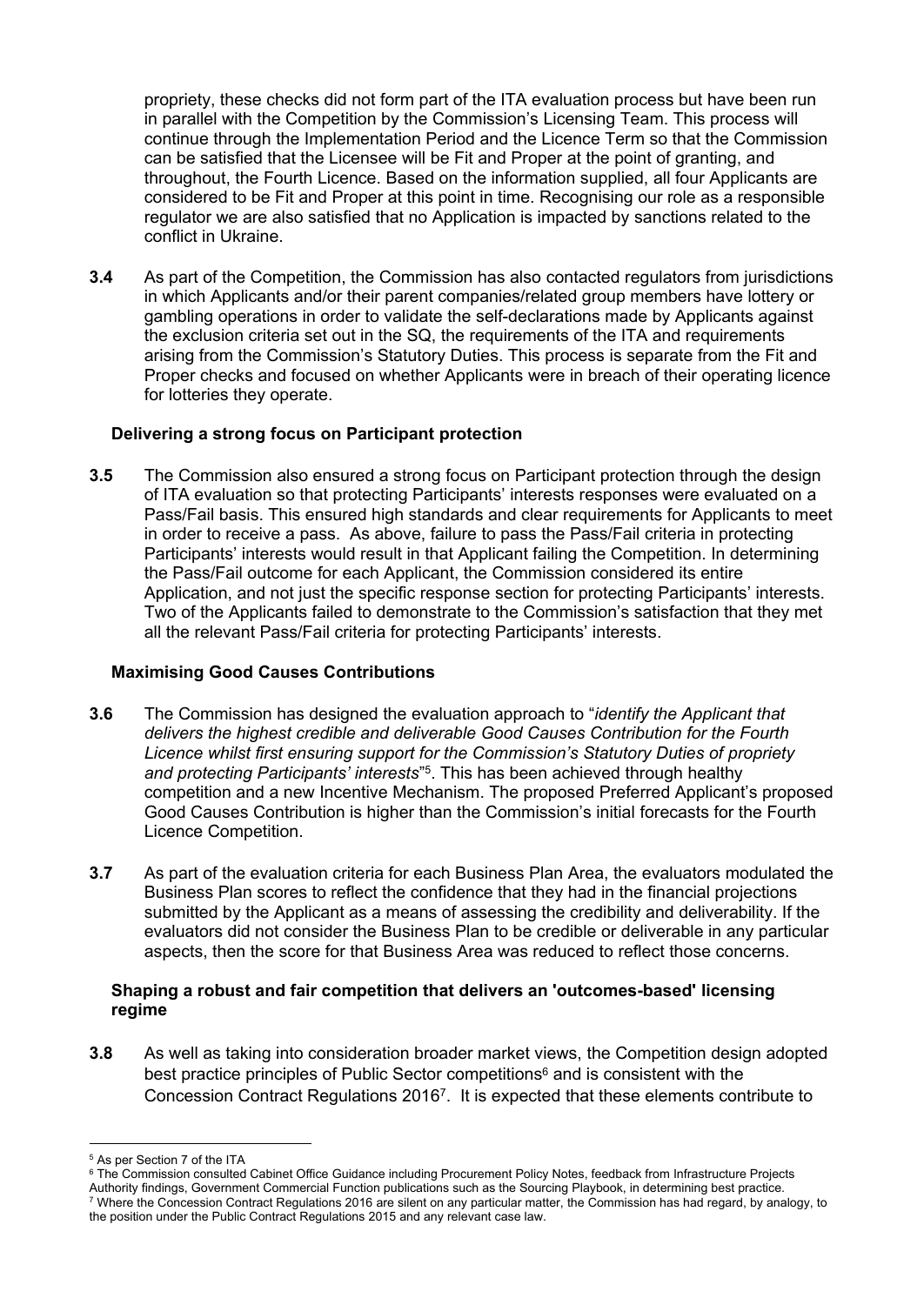the maintenance of a level playing field for all interested parties, whether they be new entrants or incumbents, during the Competition.

- **3.9** The Commission has focused on shaping a robust and fair competition that delivers an 'outcomes-based' licensing regime that:
	- **i.** Is fair and transparent throughout
	- **ii.** Allows for genuine competition between Applicants.
- **3.10** Since the commencement of the Competition, the Commission has continued to run a transparent process, for example: providing feedback to Applicants and responding to their clarification questions, as appropriate; and holding Commission-to-Applicant briefing sessions to allow Applicants to ask, and receive answers to, more specific questions.
- **3.11** The Commission has sought to design a Competition that is fair and transparent; which allows for genuine competition between Applicants; which provides Applicants with the opportunity to propose innovative solutions while also providing support for the Commission's Statutory Duties; and which delivers significant social value through the National Lottery, in terms of the Good Causes Contribution as well as wider social benefits.
- **3.12** Since launching the programme, we have implemented a range of measures to ensure all Applications are assessed in a fair and objective way, minimising the possibility of any party gaining an unfair advantage.

Examples of these measures include:

- Licence design: Our outcomes-based approach opens up the market, as Applicants are not required to follow a similar approach to the current operations and have the freedom to propose new solutions, so long as Statutory Duties are met
- $\circ$  Media and communications protocols: A set of protocols provide guidance to all Applicants on how they should engage the media and stakeholders during the course of the Competition
- $\circ$  Availability of data: A virtual data room provides all Applicants with equal access to all relevant documentation. Furthermore, interested parties were consulted on required content during the market engagement phase
- $\circ$  Applicant input: Applicants were able to submit commentary to the Commission on particular documents issued
- $\circ$  Providing feedback: Applicants received Phase One feedback from the Commission to assist them with their responses at Phase Two.
- **3.13** Four initial Applications were submitted<sup>8</sup> and reviewed in accordance with the Phase One process set out in the ITA. All four Applicants took advantage of the Commission's offer to present their Applications to the Commission virtually (due to Covid-19 restrictions).
- **3.14** The Commission then reviewed the Applications against the ITA evaluation criteria**<sup>9</sup>** and provided extensive written feedback to Applicants for each of their response areas<sup>10</sup>. The purpose of feedback was to give Applicants an opportunity to address any apparent omissions, ambiguities or risks identified by the Commission prior to submitting their final Phase Two Applications. Accordingly, no scores or marks were awarded at Phase One and there was no down selection of Applicants. Applicants accepted the Commission's offer to

<sup>8</sup> All initial Applications were submitted by the 16 April 2021 deadline

<sup>9</sup> Phase One Feedback addressed Pass/Fail areas, i.e. Propriety, Protecting Participants' Interests and Financial Strength, as well as Business Plan proposals relating to Transition, Branding, Portfolio, Channels and Operations

<sup>&</sup>lt;sup>10</sup> At Phase One, the Commission's intention was to provide feedback on proposals so that all Applicants had the opportunity to address such feedback for their Phase Two (final) submissions. Therefore, all Applicants were invited to continue to Phase Two regardless of the amount, or nature, of the feedback on their proposals at Phase One.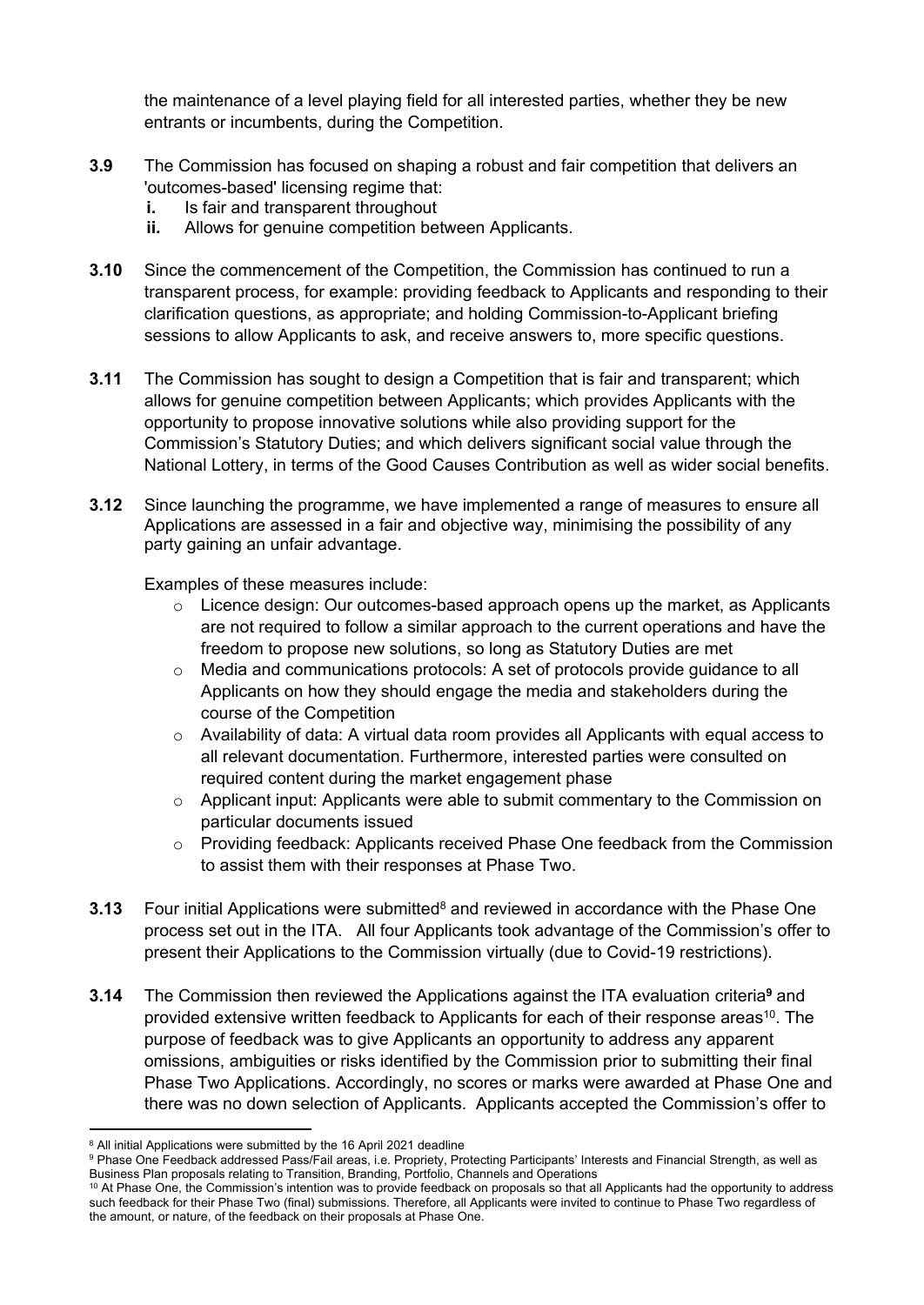attend individual Feedback sessions at which Applicants were able to seek further clarity on the Feedback. Applicants were offered equal time for the Feedback sessions. Written records of each session were provided to the Applicant concerned and any clarifications relevant to all Applicants which emerged were shared with all Applicants.

- **3.15** On 15 October 2021, four Applicants submitted their final written Phase Two Applications and took advantage of the Commission's offer to present their Applications to the Commission in person. The submitted written Applications underwent compliance checks to ensure that each Applicant's written Application included responses to all relevant areas and that page limits were adhered to. Following successful completion of compliance checks, all four written Applications were evaluated by the Commission in accordance with the Phase Two process set out in the ITA.
- **3.16** Evaluation consisted of an assessment and analysis of narrative responses and documents provided by Applicants and a subsequent mechanical calculation. The Commission has evaluated four key areas as part of its assessment, comprising of:
	- $\circ$  Propriety, Protecting Participants' Interests and Financial Strength on a Pass/Fail basis
	- $\circ$  Licensee's Proportion of Surplus using a relative scoring mechanism
	- o Good Causes Contribution using a relative scoring mechanism
	- $\circ$  Business Plan awarding marks for each of the five Business Plan areas (Transition, Branding, Portfolio, Channels, and Operations (Op Model and Technology) (each equally weighted). Each Business Plan Area was marked between 0-15, based on the credibility and deliverability of Applications, taking into account the Proposed Good Causes Contribution<sup>11</sup>. Once the total combined mark for all five Business Plan Areas had been determined, the Solution Risk Factor (SRF) of up to 15% was applied (if relevant) to each Applicant's Business Plan mark. The application of SRF is not applicable to the evaluation of any Applicant's Business Plan Area and a SRF of 0% has been applied for the purposes of score calculation.
- **3.17** The Applicant that received the highest Total Business Plan Mark (following the application of the SRF) was awarded 100% in this area of evaluation, with all other Applicants scored relative to this. This score was then multiplied by the Good Causes Contribution score to calculate the combined Business Plan and Good Causes Contribution score. This combined score was given a weighting of 85%.
- **3.18** Applications that did not 'pass' one or more of the mandatory Pass/Fail areas (Propriety, Protecting Participants' Interests and Financial Strength) or failed to meet the two Business Plan threshold marks were excluded from relative scoring mechanics<sup>12</sup>. The two Business Plan threshold marks were, first, the requirement to achieve a minimum mark of at least 6 out of 15 across all 5 Business Plan areas; secondly, the requirement to achieve a minimum mark of 9 out of 15 in at least half (3 or more) of the Business Plan areas.
- **3.19** The Applicant that ranked first following evaluation has been provisionally selected as the Preferred Applicant. The next highest placed Applicant has been provisionally selected as the Reserve Applicant.

<sup>11</sup> As explained at section 8.6.3 of the ITA: 'credibility' was evaluated based on how likely (by reference to supporting evidence) the proposal for the Business Plan area would meet the Proposed Good Causes Contribution; whilst 'deliverability' was evaluated based on how likely the proposal for the Business Plan area would be achieved and successfully delivered.

<sup>12</sup> In line with the ITA evaluation criteria and section 8.9 of the ITA, Applicants must meet the Pass criteria for propriety, protecting Participants' interests and financial strength and must fulfil all Pass criteria across their entire Application in order to be included in the final ranking of Applicants following Evaluation.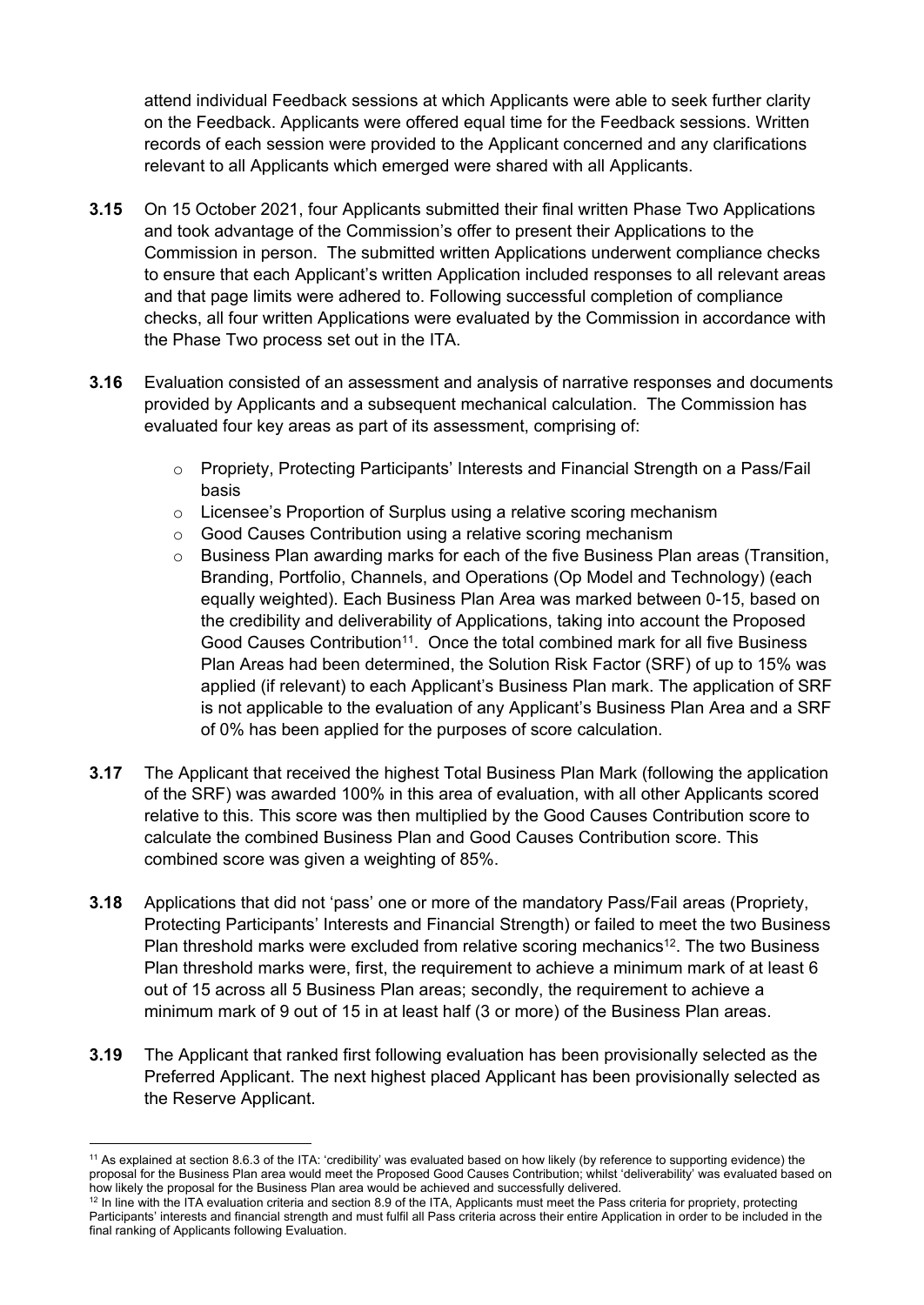- **3.20** The review at Phase One and evaluation at Phase Two were carried out in accordance with the Evaluation Approach (as set out in the ITA, see Annex C) and observed by a Commission appointed team consisting of three independent commercial specialists (Oversight Team).
- **3.21** The Oversight Team provided the Senior Responsible Owner (SRO) with real-time assurance that the approach set out in the ITA and subsequent Applicant Notes was being followed and was delivered in a manner consistent with delivering a fair, open, and transparent competition where Applicants were treated equally. The Oversight Team final report, dated 25 January 2022, stated: *"Overall, the Oversight Team is confident that the proof points reviewed and observed demonstrate that the approach followed was in line with the agreed 4NLC Evaluation Approach. The Oversight Team would rate the Phase Two Oversight process as GREEN<sup>13</sup>".*
- **3.22** The Outcome Report and other documents produced during the decision-making process have been reviewed by the Commercial Director and the 4NLC Legal team to ensure that the Commission can be confident that it has acted in accordance with its statutory and public law duties and that its decision making is robust.

#### **Growing the value of the National Lottery as a public asset**

- **3.23** The Commission focused on growing the value of the National Lottery as a public asset through setting an obligation in the Fourth Licence for the Licensee to protect the National Lottery through Matters to be Protected. The Commission also achieved this by providing Applicants the opportunity to propose innovative solutions, whilst ensuring that the Commission's Statutory Duties are met. This was through allowing Applicants the opportunity to propose new Games that received feedback from the Commission through the Phase One Applicant Game Feedback Process and Phase One Feedback process.
- **3.24** The new Incentive Mechanism ensures the Licensee's incentives and delivery are better aligned with contributions to Good Causes and therefore growing the value of the National Lottery as a public asset. Under this mechanism the Licensee's profits will be more closely aligned to the returns to Good Causes than ever before.
- **3.25** The Commission also ensured that Applicants were aligned to delivering significant social value through the National Lottery, in terms of returns to Good Causes as well as wider social benefits, for example, incorporating practices such as employing a diverse workforce, effectively developing personnel and collaborating with the voluntary and community sectors across the operation, protecting the environment and creating opportunities for Small and Medium sized Enterprises (SMEs).

#### **Delivering a transition that is well planned and without disruption to the National Lottery**

**3.26** The Commission has also put in place plans to ensure that the transition from the Third to Fourth Licence is well planned and without disruption to the National Lottery. This is set out in more detail in Section 5 below.

<sup>&</sup>lt;sup>13</sup> A "Green" rating (on the red, amber, green scale) indicates no issues to be resolved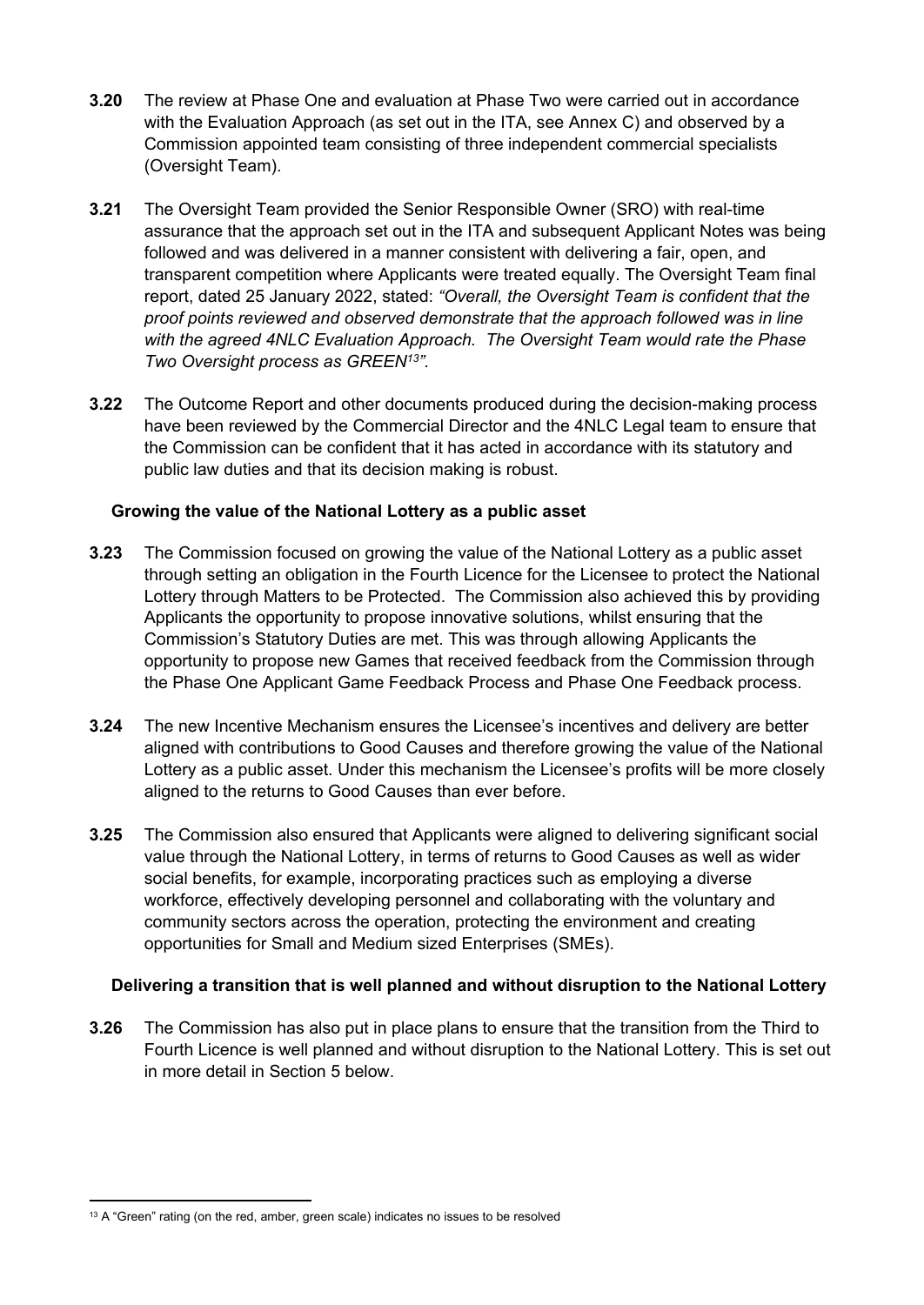## **4 What will the way in which returns for good causes are calculated under the fourth licence mean for the distributing bodies and the projects they support?**

- **4.1** Since launching in 1994, National Lottery players have collectively raised more than £45 billion for 660,000 Good Causes across the UK, transforming lives and contributing to the arts, sport, heritage and communities.
- **4.2** While the Gambling Commission is responsible for managing the Fourth National Lottery Licence Competition, and regulating the National Lottery, the distribution of generated funds is separate. This is carried out by independent distribution bodies, overseen by the Department for Digital, Culture, Media and Sport (DCMS) and the devolved administrations.
- **4.3** In 2018, the House of Commons' Public Accounts Committee concluded an inquiry into the National Lottery. This was followed by a number of recommendations, which have already been addressed by DCMS, the Commission, and the current operator for the purpose of the Third National Lottery Licence. As referenced, the lessons learned from the Committee's report were embedded across our policy work during the design of the Fourth Licence.
- **4.4** The next Licensee will be required to foster stronger relationships with the distributors of National Lottery funding to further strengthen the link between the National Lottery Brand, its players, and Good Causes. We will also require the Licensee to report regularly against key performance indicators to demonstrate the performance of the National Lottery Brand.
- **4.5** We will build on the National Lottery's success through a restructured Incentive Mechanism that will ensure the Licensee's incentives and delivery are closely aligned with contributions to Good Causes. The Licensee will, therefore, be incentivised to develop and grow National Lottery sales and, thereby, its own returns and the contribution to Good Causes. The Commission's approach to designing the Incentive Mechanism is intended to ensure that the Licensee is incentivised to maximise Good Causes Contribution throughout the Fourth Licence Term by aligning Licensee profits to the same measure**.**
- **4.6** Recognising that the world is likely to be very different by the time the Fourth Licence concludes in 2034, we have designed the Licence in such a way that it will enable and incentivise the Licensee to adapt, in a safe and responsible way, according to technological advancements, new opportunities, and changes in consumer preferences. The new Incentive Mechanism will address criticism of previous models by not differentiating Good Causes Contributions based on Game type, thereby, making the Licence more adaptable to changing consumer trends.
- **4.7** The Competition is now nearing completion, with the recommended Preferred and Reserve Applicants announced 15 March 2022. The recommended outcome has demonstrated that the Commission has effectively developed a Competition process in line with its Statutory Duties and objectives.

### **5 What needs to happen to ensure a smooth transition between the third and fourth licence period?**

**5.1** A smooth and successful transition from one Licence period to the next will ensure continuity of the National Lottery, while also minimising disruption to participants and Good Causes. We have advised Applicants to expect an Implementation Period of around 22 months to allow time for a smooth and successful transition. Applicants have developed their submissions based on this assumption.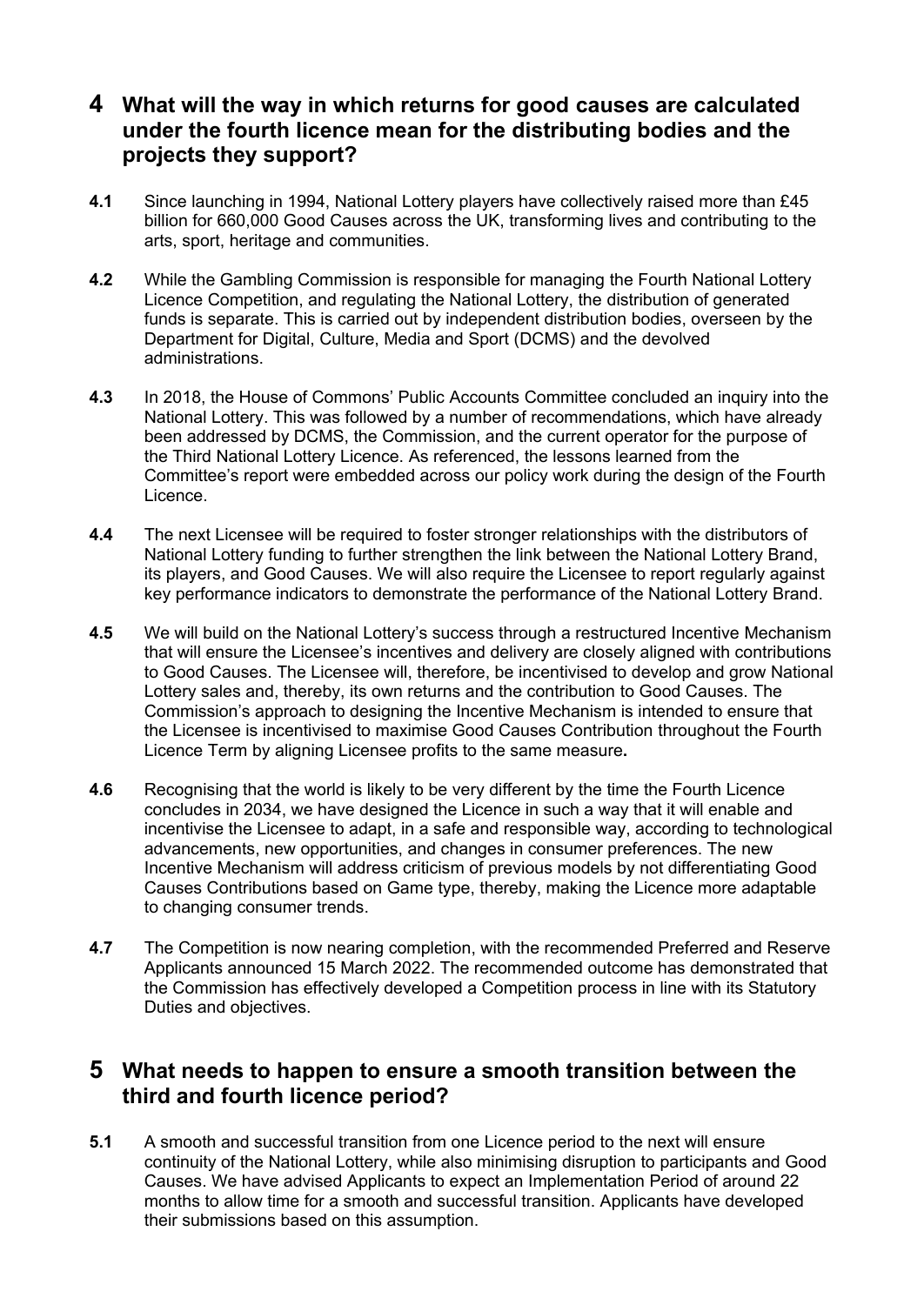- **5.2** The transition period will be a transformational programme of work that will enable us to proactively build a trusting, and cooperative, relationship with the next Licensee. We have devised a strategy for managing the transition period that sets out:
	- $\circ$  The contractual arrangements for managing the transition period (the Enabling Agreement and the Cooperation Agreement)
	- o Our risk appetite and risk management approach
	- $\circ$  The level of oversight we will require to gain the requisite levels of assurance that the transition is being delivered in accordance with our objectives
	- o Governance arrangements
	- $\circ$  Reporting requirements (key performance indicators, monitoring and oversight)
	- o Resourcing arrangements
	- o Contingency arrangements
- **5.3** During this time, the next Licensee will provide the Commission with regular status updates, testing and assurance activities and milestone reporting. It will attend regular operational and strategic governance forums to assure the Commission that it is undertaking all necessary activities for ensuing a successful migration of the National Lottery operations and its ability to commence the Fourth Licence.
- **5.4** This structure allows us to work with the next Licensee and its senior management to build confidence that all parties are ready to start the Licence and move into an outcomefocused Licence regime.

#### **Execution of Enabling Agreement**

- **5.5** Following standstill period, the Commission is to issue an Award Notification to the Preferred Applicant to formally notify them that they have been awarded the outcome and must proceed to execution of the Enabling Agreement.
- **5.6** The Enabling Agreement has a 5-day period envisioned for execution, which begins from Award Notification. This is to allow for submission of the Preferred Applicant's Resource Availability Assurance Statement (RAAS) and supporting evidence, and to compile and execute (where required) the Preferred Applicant's Approved Form Documents.
- **5.7** In preparation for Execution of the Enabling Agreement, the Commission issued an Applicant Note on 10 January 2022 to provide Applicants with details of the process to be used to address drafting issues within 'Award Documents' (these being the Enabling Agreement and the form of the Fourth Licence).
- **5.8** Additionally on 14 January 2022 the Commission followed up with an Applicant specific note to detail the issues identified in their Award Documentation and confirmed the process and deadline for addressing these.
- **5.9** Applicants responded with revisions and clarifications by the deadline of 28 January 2022, as instructed. The issues identified were addressed by Applicants to the Commission's satisfaction in each case.

#### **Co-operation agreement**

**5.10** The Third Licence contains extensive provisions for assets to transfer to a new Licensee. The current and next Licensee are required to enter into a Co-operation Agreement, along with the Commission, to ensure data, information and processes are exchanged in a timely, open and transparent manner to ensure an orderly handover of National Lottery assets, services, infrastructure and products. The agreement has been signed by the current Licensee and the Commission. The Successful Applicant will be required to enter into the agreement ahead of the Implementation Period.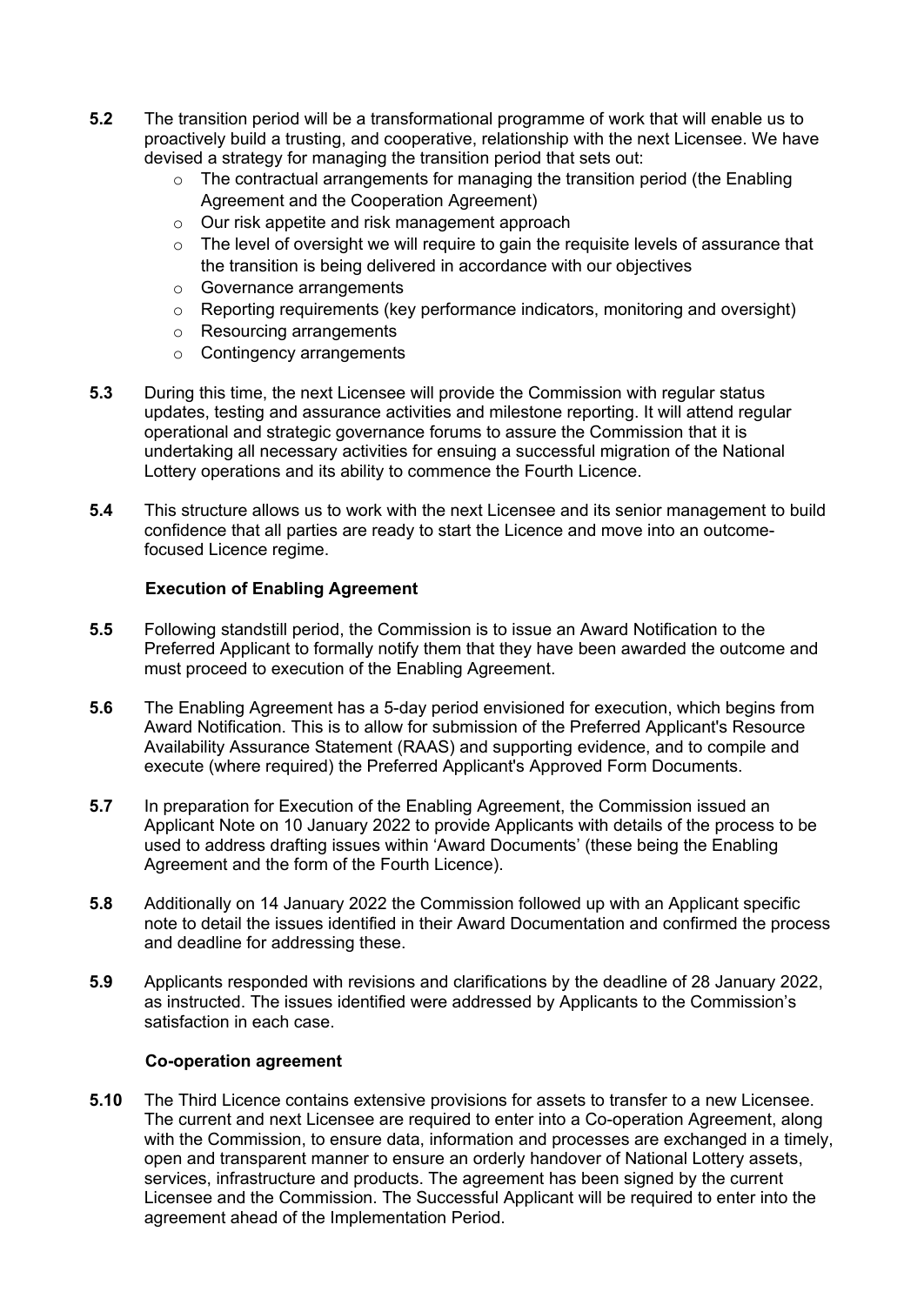#### **Enabling agreement**

- **5.11** The core framework that shapes, and governs, the Implementation Period is the Enabling Agreement. This agreement takes the form of a commercial supplier/contractor contract and assists both parties in transitioning between Licences. It creates a rigorous framework for a well-structured transition, with governance and reporting requirements that assure us that the transition is being delivered effectively, and on time. It will identify all key deliverables from the successful Application and will align with its transition plan to deliver all elements by the start of the Fourth Licence.
- **5.12** We will enter into the Enabling Agreement with the Preferred Applicant. Fulfilling the requirements of the agreement will be a condition of the transfer of the National Lottery operation, and the commencement of the next Licence. The agreement will be in place for the entirety of the transition period and will cease once the Fourth Licence comes into effect.

#### **Transition team**

- **5.13** A dedicated Transition team has been established within the programme, separate from the Fourth Licence Competition team. This team is responsible for:
	- o Managing and overseeing the transition from the Third Licence to the Fourth Licence
	- o Ensuring that the Commission is ready to regulate the Fourth Licence i.e. that it has the right resources, processes and systems in place for the duration of the Licence.
- **5.14** The Third Licence team will remain focused on maintaining the National Lottery and managing the performance of the current Licensee during the transition period. In addition to business-as-usual compliance and vetting activity, the team will react to incidents and manage significant investment proposals from the operator of the Third Licence.
- **5.15** The Transition team will receive a thorough handover as well as an integration of subject matter resources from the current Fourth Licence team to ensure a smooth and wellinformed transition.
- **5.16** Our management and oversight of the transition arrangements is agnostic to the identity of the operator.

## **6 What will the outcome of the fourth National Lottery licence competition mean for the UK's wider lottery market?**

#### **UK lottery market overview**

- **6.1** Throughout the period of the Third National Lottery Licence, there have been significant changes in the way consumers purchase products. In retail, for example, distribution has expanded to include petrol station forecourts, a wider range of supermarkets, and selfcheckout terminals within retail stores. Online, new platforms, including mobile, have revolutionised the way players interact with the National Lottery.
- **6.2** In addition to technological changes, the relative proportion and total sales revenue of instant win games, especially Scratchcards, has increased during this period.
- **6.3** The lotteries market continues to evolve at pace, with more diverse channels and products being introduced worldwide. The policy underpinning the Fourth Licence seeks to build on Third Licence principles, while moving to a more outcomes-focused approach.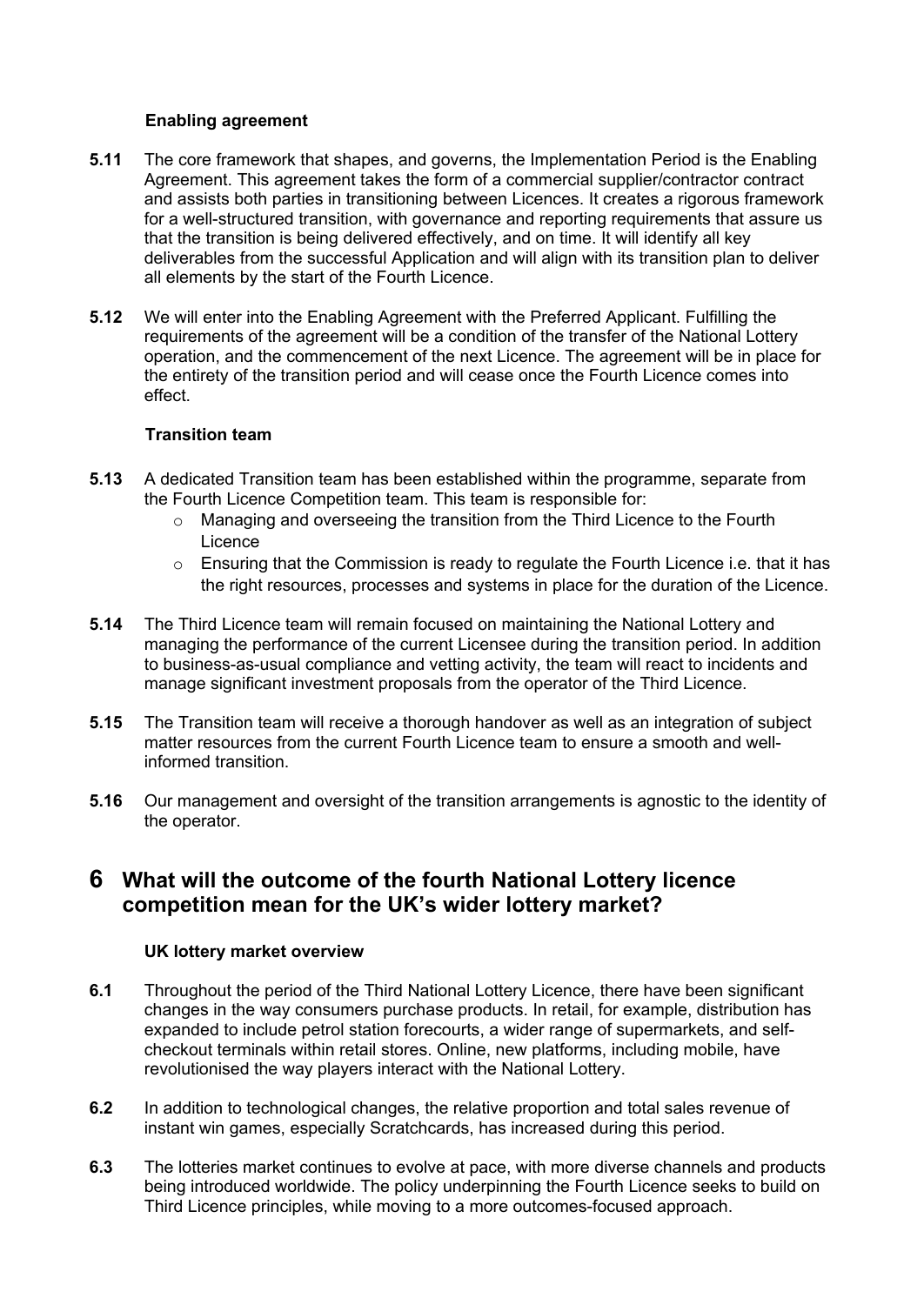#### **Society lotteries market**

- **6.4** Society lotteries play a vital role in helping charities and other societies to run lotteries for Good Causes. In 2020, following our evidence-based advice on the relationship between society lotteries and the National Lottery, the government decided to increase the annual proceeds limit for society lotteries to allow them to benefit from greater flexibility to raise more funds for Good Causes. Since then, we have continued to work with government to ensure the effective delivery of their reforms to society lotteries.
- **6.5** Our advice to DCMS in 2017 was that changes to sales limits are likely to have minimal impact on the National Lottery. The reforms are designed to allow society lotteries to raise more money for the Good Causes they support and take careful account of the relationship between society lotteries and the National Lottery, to ensure that both sectors can thrive. A key distinction is that society lotteries can only offer smaller prizes, while the National Lottery is characterised by its large prizes.
- **6.6** DCMS recently concluded their review into the impact of the changes made to society lottery prize limits. They found that:
	- o Early indications show the changes are bedding in well
	- $\circ$  The changes are beginning to have the intended effect of allowing society lotteries to grow, while maintaining the unique position of the National Lottery
	- $\circ$  It is too soon to reach firm conclusions, especially given the impact of the pandemic
	- o No further policy changes are considered necessary at this time
	- $\circ$  DCMS is committed to working with the Commission to keep this under review.
- **6.7** Our research has shown that in the last year, National Lottery sales appear to be stable, and half-year data indicates there may be a slight increase. It also shows that the market share remains consistent with previous years, with the National Lottery continuing to account for just over 90% of lottery market sales.
- **6.8** The Covid-19 pandemic has affected some society lotteries' ability to grow, and it is therefore too soon to see what the real impact of the 2020 proceeds and prizes increases have been.
- **6.9** We have committed to monitoring the impacts of the changes on both lottery markets, to ensure society lotteries are allowed to grow and increase their returns to Good Causes without detriment to the National Lottery. We have been monitoring participation in both since 2020, before the new limits came into effect.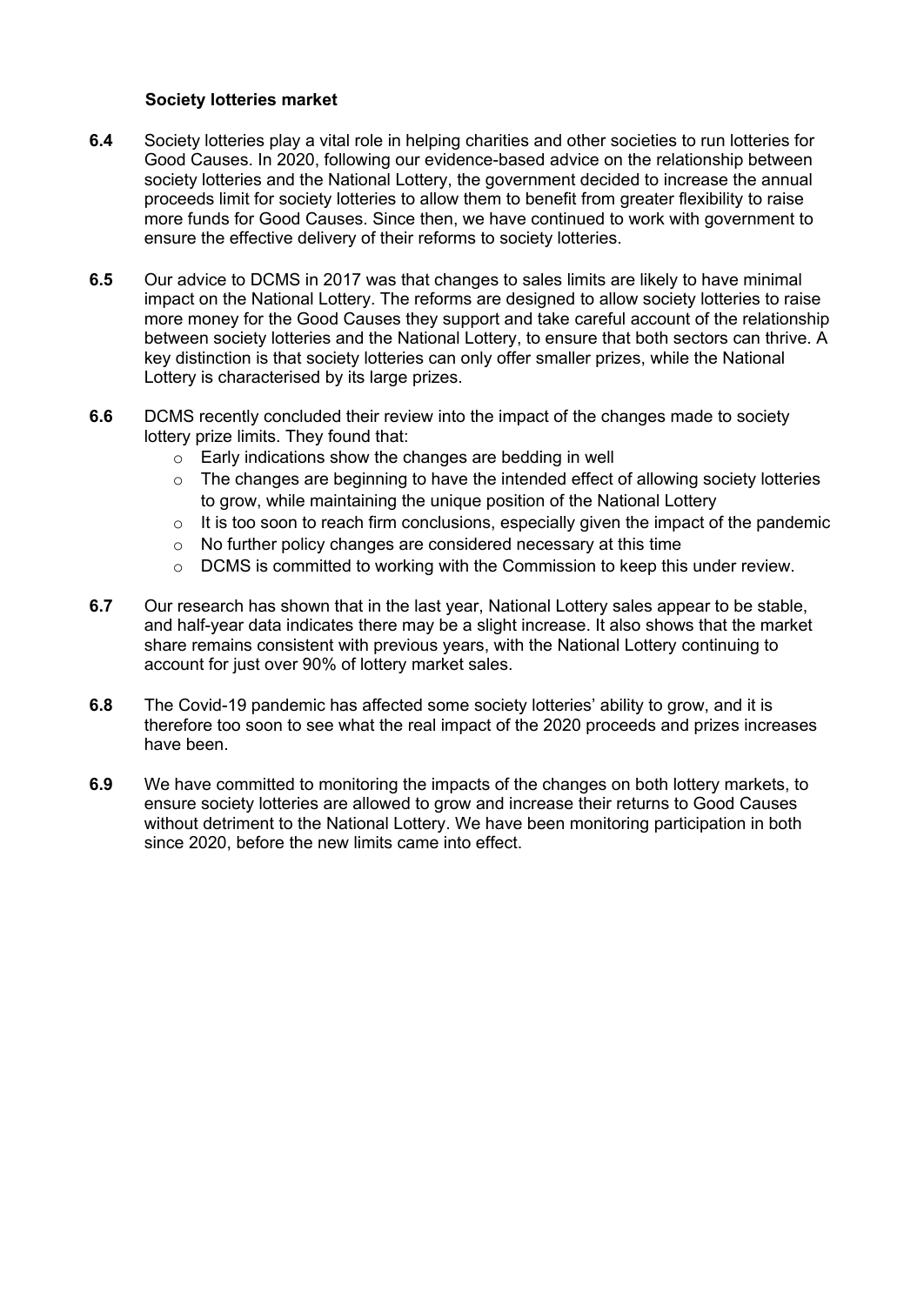## **Annex A – Development of Fourth Licence**

The Fourth Licence has been developed to align with our approach to being an evidence led, risk based and outcomesfocused regulator

- 
- 
- The Fourth National Lottery Licence has been developed in line with the following principles:<br>• Supporting innovation in the operation of the NL, including game design<br>• Less prescription, where appropriate, with a focus o
	- $\epsilon$
- $\ddot{\phantom{a}}$
- The angle intervention of the Licensee's profitability and Good Causes<br>Supporting a more streamlined and agile approach to Section 6 Game Licensing<br>Anchored by the Commission's Statutory Duties with respect to Participant

| The 4NL        |
|----------------|
| Licence Policy |
| has been       |
| developed to   |
| support these  |
| principles.    |
|                |

| <b>Evolution area</b>         | <b>Description</b>                                                                                                                                          |
|-------------------------------|-------------------------------------------------------------------------------------------------------------------------------------------------------------|
| Incentive Mechanism           | New structure that incentivises the operator by more closely aligning profit with returns to<br>good causes                                                 |
| Participant protection        | Outcome-based obligation with operator providing assurance statements                                                                                       |
| <b>Monitoring Performance</b> | Regulatory Model is more outcome-focused, risk based, and evidence led                                                                                      |
| Channels                      | Outcome-based obligation to ensure easy access to National Lottery games                                                                                    |
| Length of Licence             | Fixed 10-year period without scope for requests for extension by the operator, with up to 2-<br>year extension period                                       |
| <b>Branding</b>               | Opportunity for creative use of the brand so long as this remains consistent with the statutory<br>duties                                                   |
| Portfolio                     | Game licences (granted under s6 of the Act) require compliance with the s5 Licence. An<br>outcome-focused and streamlined game approval process will apply. |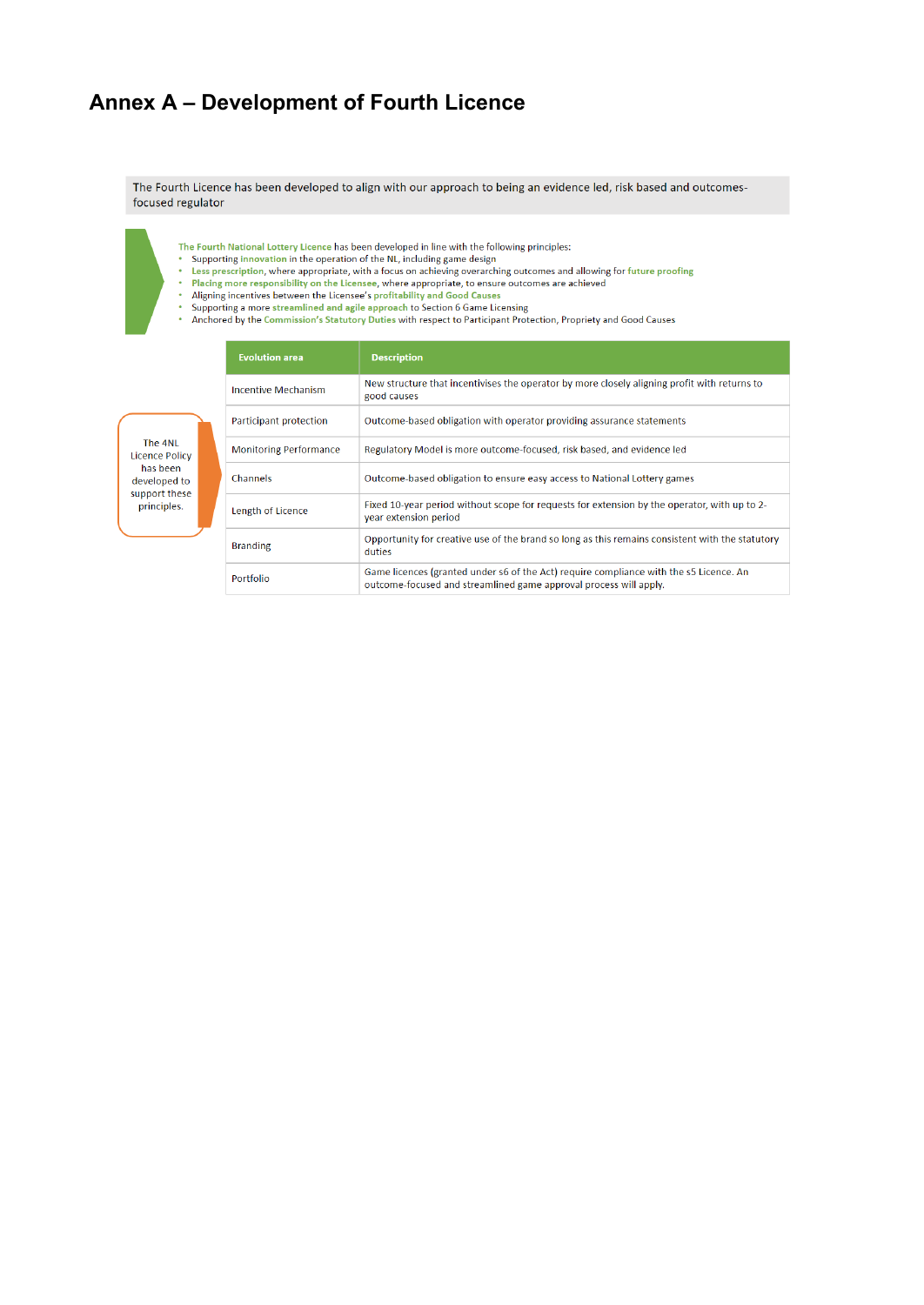## **Annex B – Commercial objectives**

The following commercial objectives were, and remain, driven by programme objectives, the Statutory Duties and the DCMS Single Departmental Plan. The Commission's objective for the Competition was to run a process to award a fourth National Lottery Licence that:

- 1. Is fair and transparent throughout
- 2. Allows for genuine competition between Applicants
- 3. Provides Applicants the opportunity to propose innovative solutions, whilst ensuring that the Commission's Statutory Duties are met
- 4. Delivers significant social value through the National Lottery, in terms of returns to Good Causes, as well as wider social benefit
- 5. Successfully appoints the Applicant which proposes the highest credible and deliverable good causes contribution for the fourth licence, whilst ensuring support for the Commission's Statutory Duties
- 6. Award the new Licence by April 2022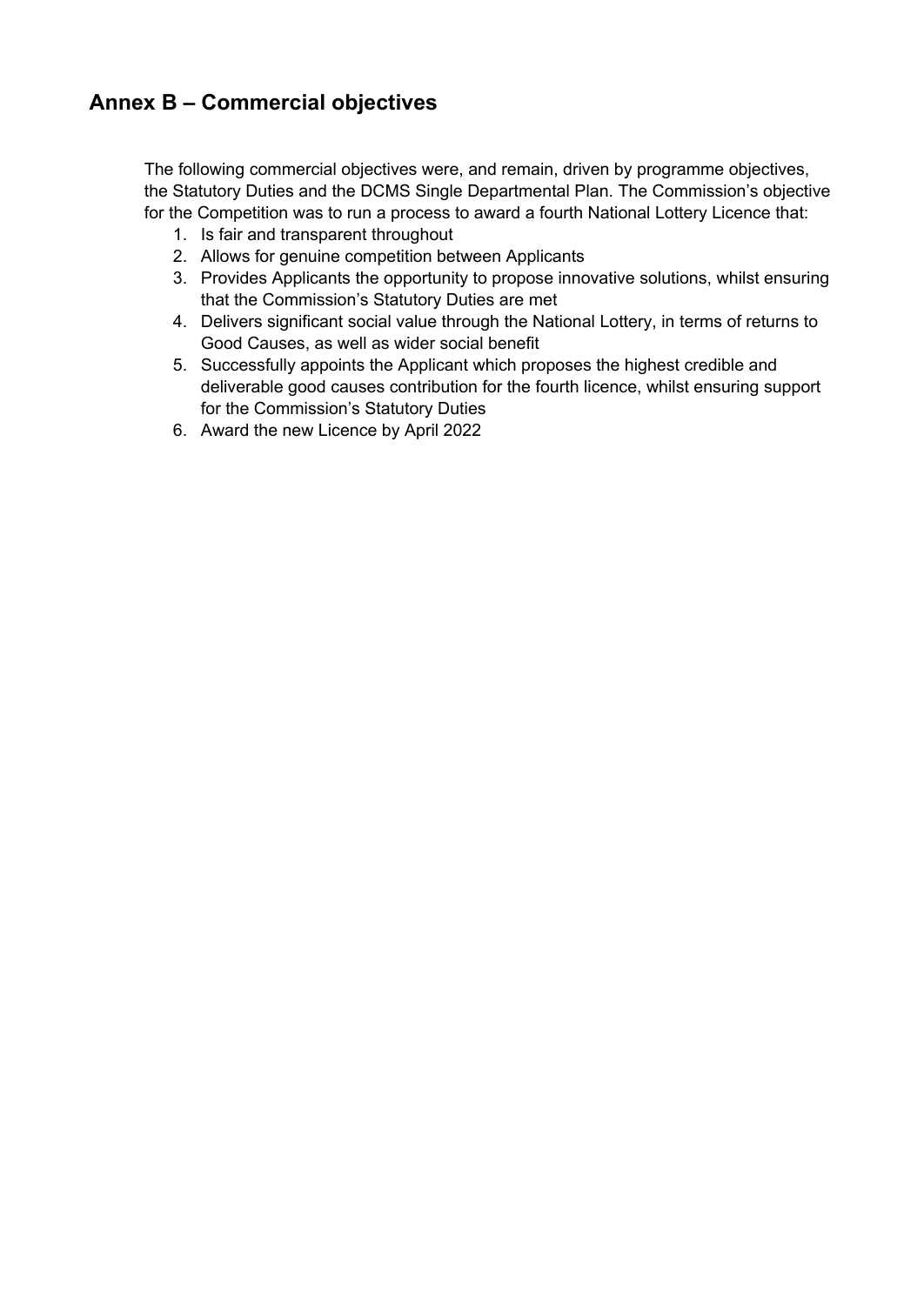## **Annex C – Evaluation Approach**

|                  | <b>Statutory Duties</b> |                                                                                   |                              |                                                      |                                                                                                  |                                                                                                                                                                                                                                                       |                 |           |                 |                   |
|------------------|-------------------------|-----------------------------------------------------------------------------------|------------------------------|------------------------------------------------------|--------------------------------------------------------------------------------------------------|-------------------------------------------------------------------------------------------------------------------------------------------------------------------------------------------------------------------------------------------------------|-----------------|-----------|-----------------|-------------------|
|                  |                         | Protecting<br>Participants'<br><b>interests</b><br><b>Including 4NL</b><br>Trust) | <b>Financial</b><br>Strength | Licensee's<br><b>Proportion of</b><br><b>Surplus</b> | <b>Business Plan &amp; Good Causes Contribution</b><br>85% of Total Score                        |                                                                                                                                                                                                                                                       |                 |           |                 |                   |
|                  |                         |                                                                                   |                              |                                                      |                                                                                                  | <b>Business Plan</b>                                                                                                                                                                                                                                  |                 |           |                 |                   |
|                  | Propriety               |                                                                                   |                              |                                                      | <b>Good Causes</b><br><b>Contribution</b><br><b>Combined with Good Causes Contribution Score</b> |                                                                                                                                                                                                                                                       |                 |           |                 |                   |
|                  |                         |                                                                                   |                              | 15% of Total<br>Score                                | Combined with<br><b>Business Plan</b><br><b>Score</b>                                            | <b>Transition</b>                                                                                                                                                                                                                                     | <b>Branding</b> | Portfolio | <b>Channels</b> | <b>Operations</b> |
|                  |                         |                                                                                   |                              |                                                      |                                                                                                  | <b>Solution Risk Factor (SRF)</b><br>(reduction of total Business Plan Mark by up to 15%)                                                                                                                                                             |                 |           |                 |                   |
|                  | Pass/Fail               |                                                                                   |                              | Relatively<br>scored                                 | Relatively<br>scored                                                                             | Each Business Plan Area will be given a mark out of 15 against qualitative<br>evaluation criteria, giving a total of 75 marks available (before SRF is applied).<br>Total Business Plan Mark (following application of SRF) is then relatively scored |                 |           |                 |                   |
| <b>Phase One</b> | Feedback provided       |                                                                                   |                              | No scores.<br>Feedback will<br>be provided           | No scores.<br>Feedback will<br>be provided                                                       | Mark thresholds do not apply, however feedback will be provided                                                                                                                                                                                       |                 |           |                 |                   |
| <b>Phase Two</b> | Pass/Fail               |                                                                                   |                              | Scores and<br>feedback will<br>be provided           | Scores and<br>feedback will<br>be provided                                                       | Mark thresholds will apply for Business Plan Areas and feedback will be provided                                                                                                                                                                      |                 |           |                 |                   |